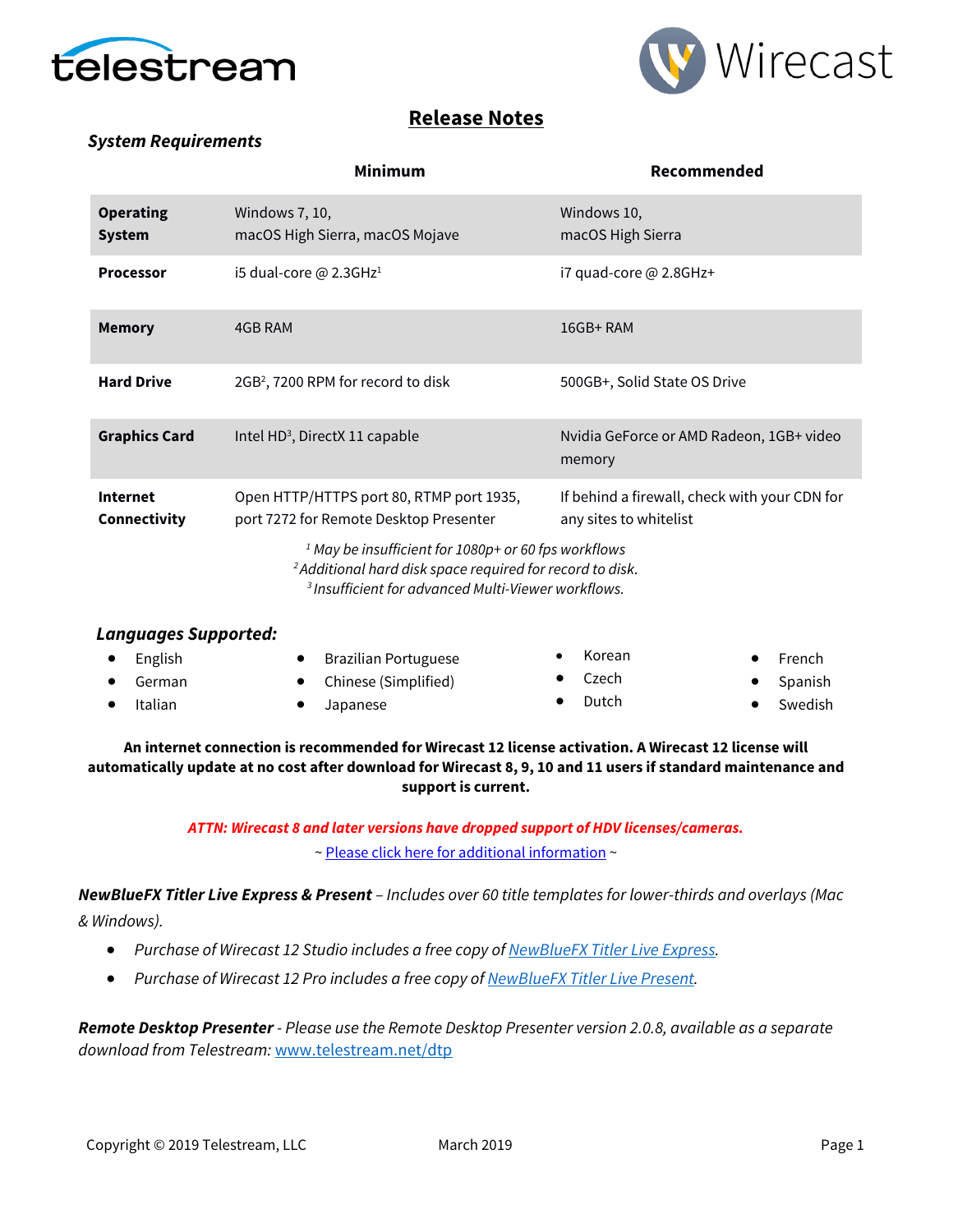



# *Best Practices*

### Minimum Required Upload Speed:

- It is recommended that an upload speed rate of at least double the selected video bitrate be available, especially for a total target bit-rate of 10Mbps (Megabits per second) or less, or when there are multiple outgoing streams.
- Upload speed can be tested at a website such as [TestMy.net/upload.](http://testmy.net/upload)
- Additional tasks that can consume upload bandwidth on the network should also be considered when determining how much of the available upload bandwidth can be allocated towards streaming.

### Rendezvous

Wirecast Rendezvous uses WebRTC technology that can be very resource intensive. For the best experience, we suggest considering the following table when choosing hardware:

|                        | Studio (2 quests + 1 host) | Pro $(7 \text{ quests + 1 host)}$ |
|------------------------|----------------------------|-----------------------------------|
| Bandwidth <sup>4</sup> | Add 4 Mbps                 | Add $5+$ Mbps <sup>5</sup>        |
| Processor <sup>4</sup> | $i5$ quad-core $6$         | i7 quad-core <sup>6</sup>         |

 $^4$ Based on a single simultaneous stream of 720p30 x264 @ 4.0Mbps.

 $^5$ Bandwidth per guest will scale downwards as more are added to maintain reliability.

 $^6$ Minimum recommended processor with example stream $^4$ . More demanding workflows may require a more capable CPU.

### ISO Recording:

- Solid State Drive or fast RAID array recommended for ISO Recording and Replay functionality.
- Actual data rates will vary depending on quality level selected for ProRes (Mac) or MJPEG recording (Windows), as well as the resolution and frame rate selected.
	- For Mac ProRes recording please refer to [Apple's ProRes data rate specifications.](https://documentation.apple.com/en/finalcutpro/professionalformatsandworkflows/index.html)
	- Windows MJPEG Best Quality Guidelines (Megabytes per second):
		- *1080i and 1080p 29.97 and 30 FPS, MJPEG Best Quality* ~25MB/sec
		- *1080p 60 FPS, MJPEG Best Quality* ~50 MB/sec
		- *720p 59.94 and 60 FPS, MJPEG Best Quality* ~20 MB/sec
- Total expected data rate should be compared to available disk write speed to ensure adequate disk throughput.

*Failure to ensure the available disk write speed is greater than the highest expected total data rate may result in frames being dropped from recordings (ISO, Replay, and Record-to-Disk).*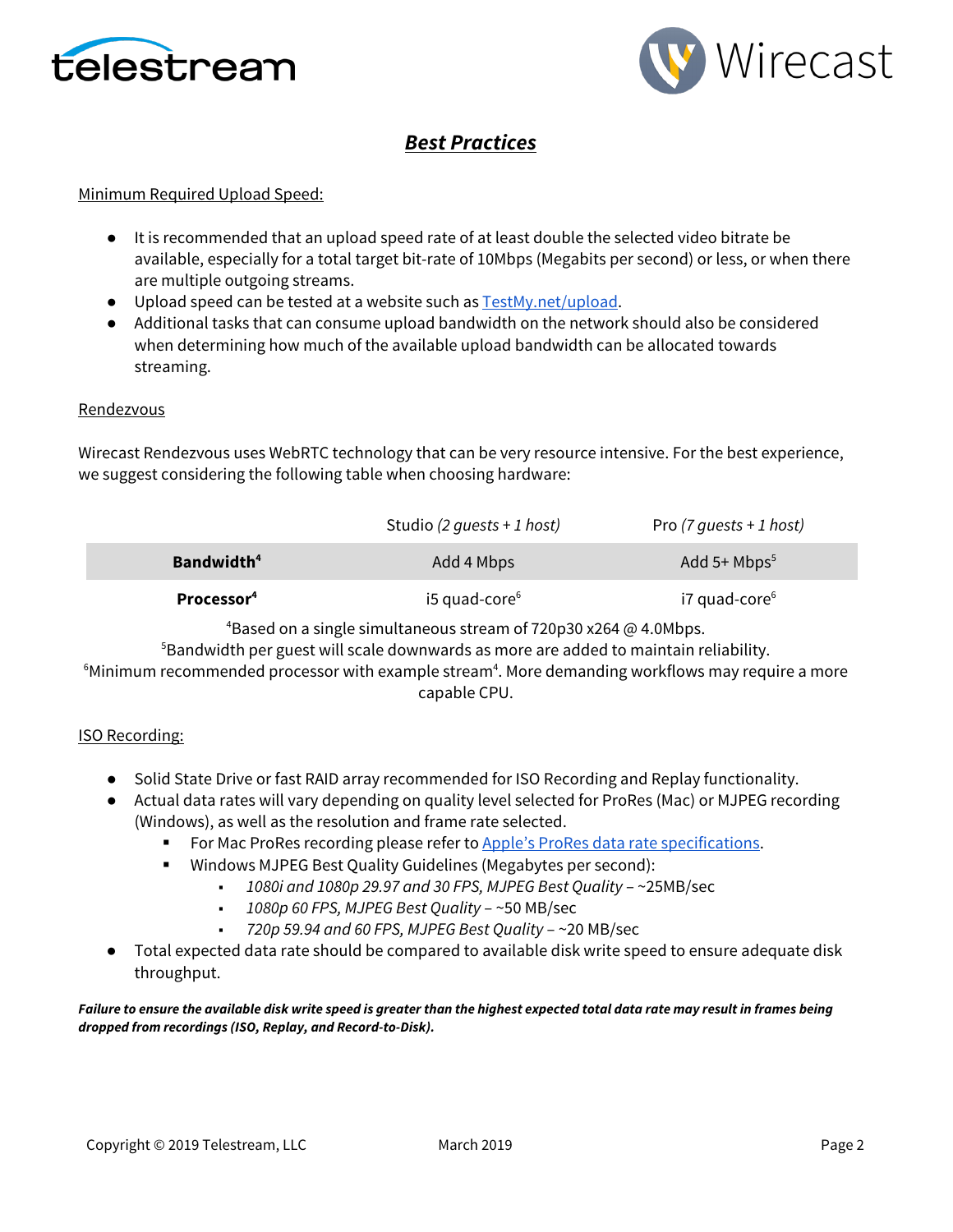



# *Best Practices (cont.)*

### Hardware accelerated encoding requirements:

- Intel Quick Sync Video encoding requires an Intel CPU with an Intel® QuickSync Video core[.](http://ark.intel.com/search/advanced?QuickSyncVideo=true&MarketSegment=DT) [List of Intel CPUs supporting QuickSync](http://ark.intel.com/search/advanced?QuickSyncVideo=true&MarketSegment=DT)
- NVIDIA NVENC encoding requires an NVidia GPU with Kepler architecture or newer[.](https://developer.nvidia.com/nvidia-video-codec-sdk) [NVIDIA only maintains a general list of supported GPUs](https://developer.nvidia.com/nvidia-video-codec-sdk)
- Apple Hardware Accelerated H.264 encoding requires a Mac with an integrated Intel GPU<sup>\*</sup>. *\*This may change in the future, as the Apple API decides what hardware acceleration method is to be used. At the time of this writing, only Quick Sync via an Intel GPU is supported.*

### High frame-rate streaming (60fps):

- High frame-rate streaming will result in increased CPU usage and require a higher bit rate (4Mbps or higher) for a quality encode.
- Simply switching to a higher frame-rate without ensuring the CPU and bitrate are sufficient may result in a lower quality encode.

#### CPU Usage:

- Consider lowering your canvas frame rate and/or streaming resolution to lower CPU usage.
- Maintained system CPU usage greater than 60% will increase the likelihood of dropped frames.

*(End of Page)*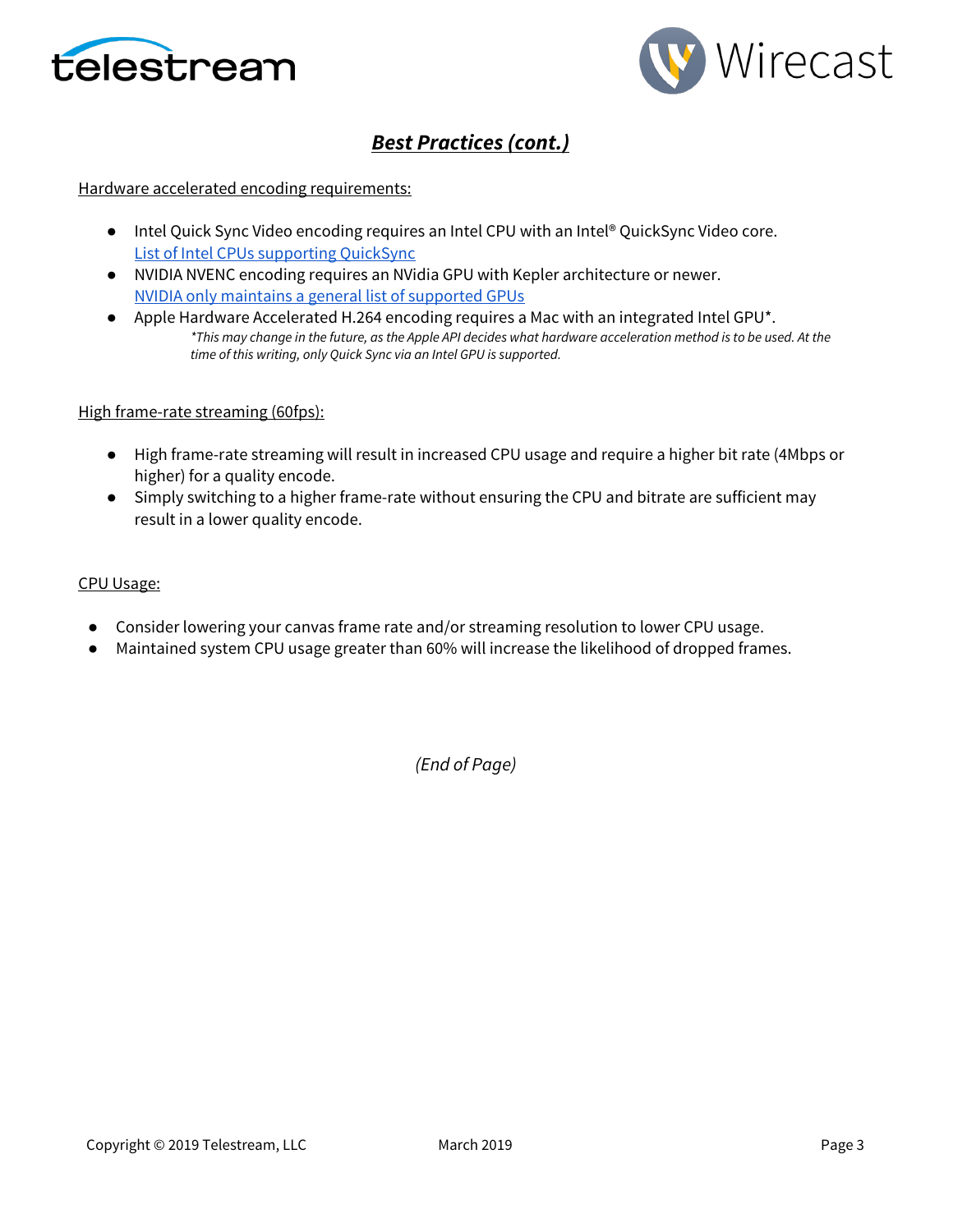



# *12.0.1 – Fixes*

• Fixed – Dib.dll missing error when upgrading from Wirecast 11.1.2 to Wirecast 12.0 in specific circumstances.

# *12.0 – New Features*

## **NEW – Stock Media Library**

- Now included with every active support subscription, the new Stock Media Library adds a growing database of over 500,000 unique, high quality media assets to your projects.
- A new custom-built portal gives you direct access to transitions, motion backgrounds, royaltyfree backing tracks, and videos from right within Wirecast.
- Select the new Media Files category in the Add Source dialog and choose Stock Media Library.

## **NEW – Stinger (Custom Transitions) Playback Speed Controls**

- Spice up your stinger transitions using the new Stock Media Library, which contains transition files.
- New speed controls allow you to adjust the timing of your stinger transitions, and an additional transition bank gives you more options for live production.

## **NEW – Rendezvous Audio Mixing**

- In the Rendezvous dashboard, you can now create a custom audio mix to be sent to your Rendezvous guests.
- Studio license level will allow you to select the devices to mix.
- Pro license levels will grant you the ability to select individual channels from audio devices to be mixed.

### **NEW – QR Code Generator Source**

- Want to give your audience quick access to a custom link within your stream? Just create a QR code that your audience can scan! Copy your link into the new QR Code Generator and Wirecast will create a scannable image to broadcast to your fans.
- Select the Overlays category in the Add Source dialog and choose QR Code Generator.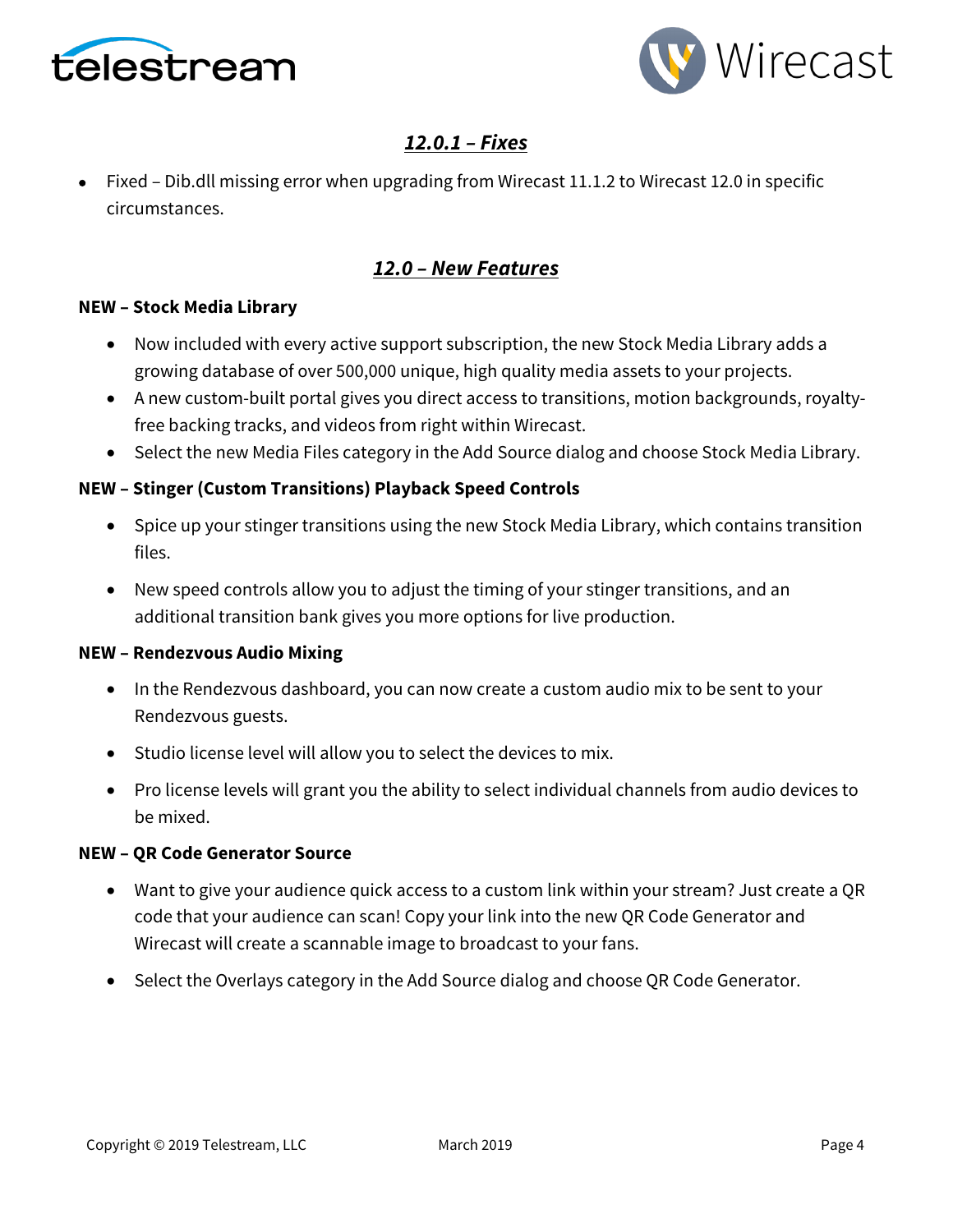



# *12.0 – Improvements*

- Improvement Add ability to configure the number of transition banks in the Preferences
- Improvement Add ability to continuously read a text file in the Text Source Properties
- Improvement Allow users to configure the playback speed of Stinger Transitions
- Improvement Display the Facebook Page of Scheduled events in the Facebook Destination Output Settings
- Improvement Enable NVENC High Profile in Encoder settings
- Improvement Expose all options in Facebook Live Polls
- Improvement Update CEF to version 3578
- Improvement Update to NDI SDK v.3.8

# *12.0 – Fixes*

- Fixed Add better error messaging when the GPU does not support Direct X 11
- Fixed Adding a Direct Show audio device to the document causes duplicate sources to appear in the Rendezvous Dashboard
- Fixed After attempting to activate an old license, any subsequent invalid license activation attempts show an incorrect error message
- Fixed Audio from Multi-Channel Sources is not heard in the Rendezvous call when sending the Live Output audio track
- Fixed Build-In/Build-Out elements don't move proportionally
- Fixed Certain stinger transitions can appear doubled and stretched
- Fixed Change Audio right-click menu text is hard to read text
- Fixed Change the wording for missing Stinger Transitions
- Fixed Changing the playback speed of a stinger transition pauses it without updating the pause/play button
- Fixed Clicking X in the Add Source Dialog adds any selected sources to the document on Windows
- Fixed Clock System Fonts missing font picker dialog
- Fixed Crash when adding a Stinger Transition on Windows 7 with an AMD GPU
- Fixed Facebook Scheduled events list fails to be read properly in some cases
- Fixed Fixed bad alignment in Teradek StreamReader Properties page
- Fixed Hang when selecting a Stinger Transition then immediately using the transition
- Fixed IP camera frame glitch
- Fixed Midi controller volume slider control skips from 99% to 101%
- Fixed NDI detection is disabled when disabling IP Camera discovery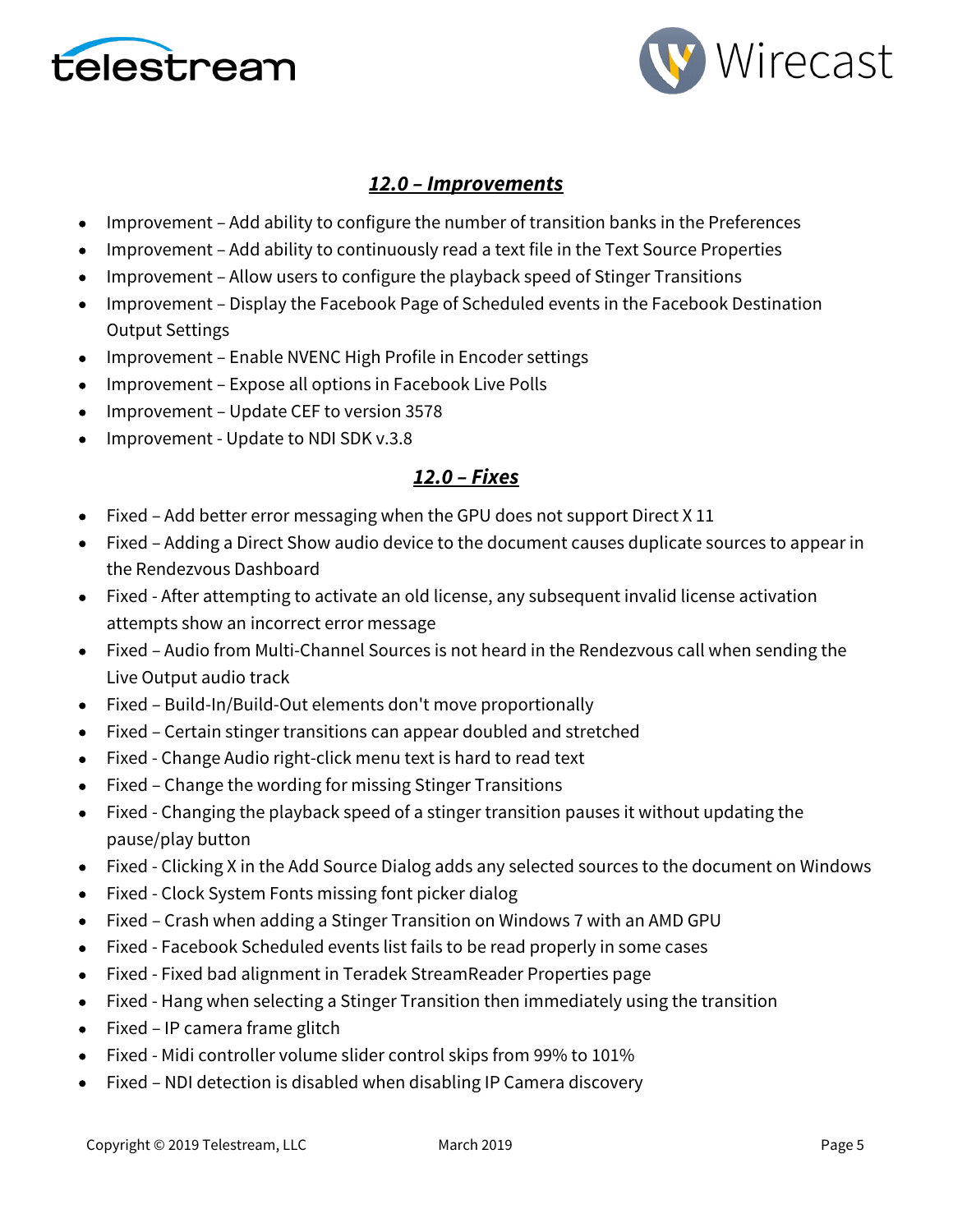



- Fixed Opening a new document during a stream caused Wirecast to Crash after disconnecting from a Rendezvous Session
- Fixed Periscope Destination Schedules Event and Tweets even if Destination is Disabled
- Fixed PTZ IP Port field does not update after switching to a PTZ profile that uses a required IP port
- Fixed Random crash during a Rendezvous Session
- Fixed Random crash when a document has disconnected sources
- Fixed Random hang when switching sources
- Fixed Rare hang that can occur on Windows
- Fixed Remove Facebook donation button from Profiles (not supported by Facebook)
- Fixed Remove Shutdown when not live from Clock and Solid Color sources
- Fixed Security Warning Preventing Facebook Live Authentication on certain 4G networks
- Fixed Streaming to Ustream causes a hang on macOS Mojave
- Fixed Switching Destinations from Facebook User Code While Authenticating Disables OK Button
- Fixed Telestream Cloud Restream output out of sync when started after another output
- Fixed Unable to capture video from Osprey 900 series capture cards
- Fixed Unable to create a Scheduled YouTube Event
- Fixed Unable to delete Scheduled Events on Profiles
- Fixed Unable to stream to certain RTMP servers on macOS Mojave
- Fixed Unable to use ScreenFlow screen record with record PC audio selected while running Rendezvous Session
- Fixed Virtual Mic audio distortion in Zoom
- Fixed –Unable to remove Live Output from the Rendezvous mix

# *12.0 – Known Issues*

- MacOS Adding more than one PTZOptics NDI connection to a single machine (regardless of the connecting application) can cause a crash in the application that is the second to connect.
	- o Workaround 1 Disable Multicast
		- Go to the PTZOptics camera admin webpage.
		- Go to the Network Section.
		- Disable Multicast
		- Reboot the camera using the System page.
	- o Workaround 2 Use RTSP instead of NDI
		- Use the newly rewritten WebStream plugin in Wirecast to connect to the RTSP stream.
		- The URL for this stream can be found in your PTZOptics camera's documentation or admin webpage.
- Windows 7 Certain 4K/UHD H.264 video files in the Stock Media Library are not supported.